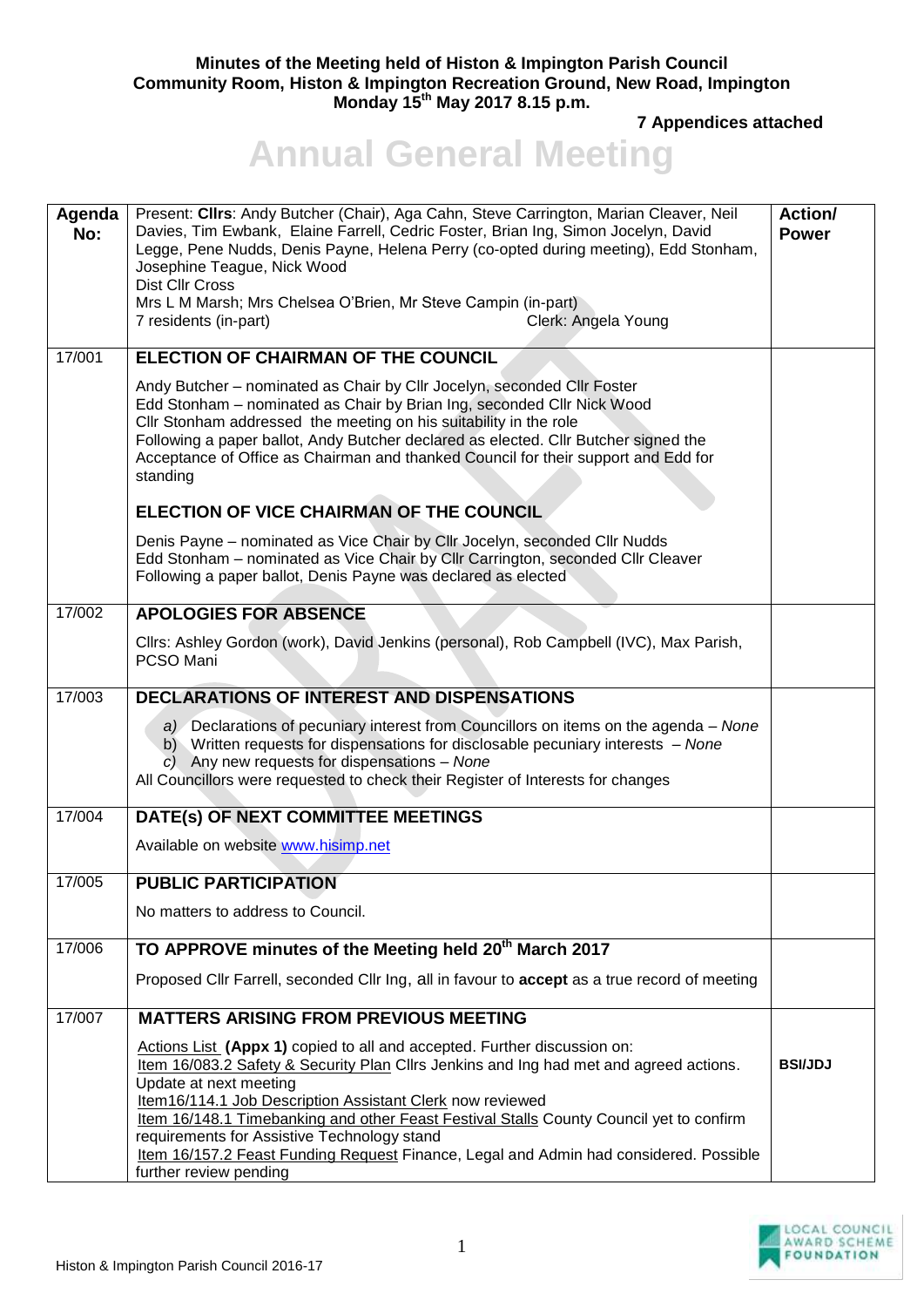| 17/008                  | <b>TO CO-OPT to Council</b>                                                                                                                                                                                                                                                                                                                                                                                                                                                                                                                                                                                                                                                                                                                                                                                                                                                                                                                                                                                                                                                                                                                                                                                                                                                                                                                                                                                                                                                                                                                                                                                                                                                                                                                                                                                                                                                                                                                                               |  |
|-------------------------|---------------------------------------------------------------------------------------------------------------------------------------------------------------------------------------------------------------------------------------------------------------------------------------------------------------------------------------------------------------------------------------------------------------------------------------------------------------------------------------------------------------------------------------------------------------------------------------------------------------------------------------------------------------------------------------------------------------------------------------------------------------------------------------------------------------------------------------------------------------------------------------------------------------------------------------------------------------------------------------------------------------------------------------------------------------------------------------------------------------------------------------------------------------------------------------------------------------------------------------------------------------------------------------------------------------------------------------------------------------------------------------------------------------------------------------------------------------------------------------------------------------------------------------------------------------------------------------------------------------------------------------------------------------------------------------------------------------------------------------------------------------------------------------------------------------------------------------------------------------------------------------------------------------------------------------------------------------------------|--|
|                         | Following resignation of Christine Hertoghe as Impington ward Parish Councillor, two<br>applications received for casual vacancy for remaining year of Council. Following a paper<br>ballot, Helena Perry of Histon was co-opted to the Parish Council and signed a Declaration<br>of Acceptance of Office. Register of Interest to be completed and returned within 28 days.<br>Beccy Talmy of King's Meadow, Impington had also applied for co-option and members<br>discussed the desire to facilitate better engagement with King's Meadow in future. Standing<br>Orders were suspended to allow Beccy to talk to Council about her experience door<br>knocking at King's Meadow at County Council election time and perception of the Parish<br>Council's work. Beccy was willing to join the King's Meadow Working Party as resident co-<br>optee. Beccy also confirmed interest in Darwin Green discussions in relation to King's<br>Meadow as they progress. Standing Orders re-instated                                                                                                                                                                                                                                                                                                                                                                                                                                                                                                                                                                                                                                                                                                                                                                                                                                                                                                                                                                          |  |
| 17/009                  | TO CONSIDER recommendations made by a Committee                                                                                                                                                                                                                                                                                                                                                                                                                                                                                                                                                                                                                                                                                                                                                                                                                                                                                                                                                                                                                                                                                                                                                                                                                                                                                                                                                                                                                                                                                                                                                                                                                                                                                                                                                                                                                                                                                                                           |  |
| 009.1<br>009.2          | Under standing order 1c) and due to the confidential nature of the business to be<br>transacted, the public were excluded from this item. The item was taken at the end of the<br>meeting<br><b>Employment - "In Committee" Agreement to:</b><br>• Job description change and scale point adjustment for Assistant Clerk backdated to April<br>2017 – Cllr Ing outlined discussions at Employment Committee, following<br>recommendation of change in job description to take into account Newsletter Editing.<br>Proposed Cllr Davies, seconded Cllr Jocelyn to change Job Description accordingly and<br>award SCP Point 1 to 23, being a new scale range backdated to 1 <sup>st</sup> April 2017. This had<br>been budgeted for, all in favour and agreed<br>• Offer Assistant Clerk increase in hour to full time 37 hours per week (from 35) with<br>immediate effect or to suit role holder following AGM, independent to the scale rise -<br>Cllr Ing outlined useful development gained by Mrs O'Brien at Orchard Park and<br>proposal by put forward by Clerk to make role full time. Proposed Cllr Stonham,<br>seconded Cllr Wood all in favour and agreed<br>Job Description change and Scale point adjustment - Cllr Ing outlined extra<br>$\bullet$<br>responsibility on Mr Campin following decision to increase Assistant Groundsman hours<br>and offer new groundstaff operative role to apprentice. Noted that the remit of the<br>Groundstaff had extended to other areas in the villages over recent years. Discussion<br>followed on history of scale review for Groundsman. Proposed Cllr Stonham, seconded<br>Cllr Wood all in favour to award a SCP Point 1 to 26, being a new scale range<br>backdated to 1 <sup>st</sup> April 2017<br>Finance, Legal and Admin - Agreement to:<br>• Ratify acceptance of newly published national payscales of 1% rise from 1 <sup>st</sup> April 2017<br>Proposed Cllr Ing, seconded Cllr Teague all in favour |  |
| 009.3                   | Finance, Legal and Admin working with Employment - Agreement to:<br>To adopt "People's Pension for Auto Enrolment<br>To set employee and employer contribution rate at 6%<br>Cllr Ing outlined work carried out to date and proposed adoption of "Peoples Pension" for<br>auto-enrolment employee and employer contribution at 6%. Proposed Cllr Ing, seconded<br>Cllr Farrell all in favour and agreed                                                                                                                                                                                                                                                                                                                                                                                                                                                                                                                                                                                                                                                                                                                                                                                                                                                                                                                                                                                                                                                                                                                                                                                                                                                                                                                                                                                                                                                                                                                                                                   |  |
| 17/010                  | TO REVIEW AND ACCEPT                                                                                                                                                                                                                                                                                                                                                                                                                                                                                                                                                                                                                                                                                                                                                                                                                                                                                                                                                                                                                                                                                                                                                                                                                                                                                                                                                                                                                                                                                                                                                                                                                                                                                                                                                                                                                                                                                                                                                      |  |
| 010.1<br>010.2          | <b>Delegation arrangements to Committees, staff and other local authorities. (Appx 2) also</b><br>covering item 013.<br>Proposed Cllr Payne, seconded Cllr Ing all in favour and agreed to accept as reported<br>Terms of Reference Proposed Cllr Ing, seconded Cllr Teague all in favour and agreed to<br>accept as reported<br>Each Committee would review their own Terms of Reference during the year                                                                                                                                                                                                                                                                                                                                                                                                                                                                                                                                                                                                                                                                                                                                                                                                                                                                                                                                                                                                                                                                                                                                                                                                                                                                                                                                                                                                                                                                                                                                                                 |  |
| 17/011                  | <b>TO CONFIRM APPOINTMENT</b>                                                                                                                                                                                                                                                                                                                                                                                                                                                                                                                                                                                                                                                                                                                                                                                                                                                                                                                                                                                                                                                                                                                                                                                                                                                                                                                                                                                                                                                                                                                                                                                                                                                                                                                                                                                                                                                                                                                                             |  |
| 011.1<br>011.2<br>011.3 | <b>Proper Officer</b> Mrs A J Young<br>Responsible Financial Officer Mrs L M Marsh<br><b>Internal Auditor Mr I M Parish</b><br>Proposed Cllr Teague, seconded Cllr Stonham all in favour and agreed                                                                                                                                                                                                                                                                                                                                                                                                                                                                                                                                                                                                                                                                                                                                                                                                                                                                                                                                                                                                                                                                                                                                                                                                                                                                                                                                                                                                                                                                                                                                                                                                                                                                                                                                                                       |  |

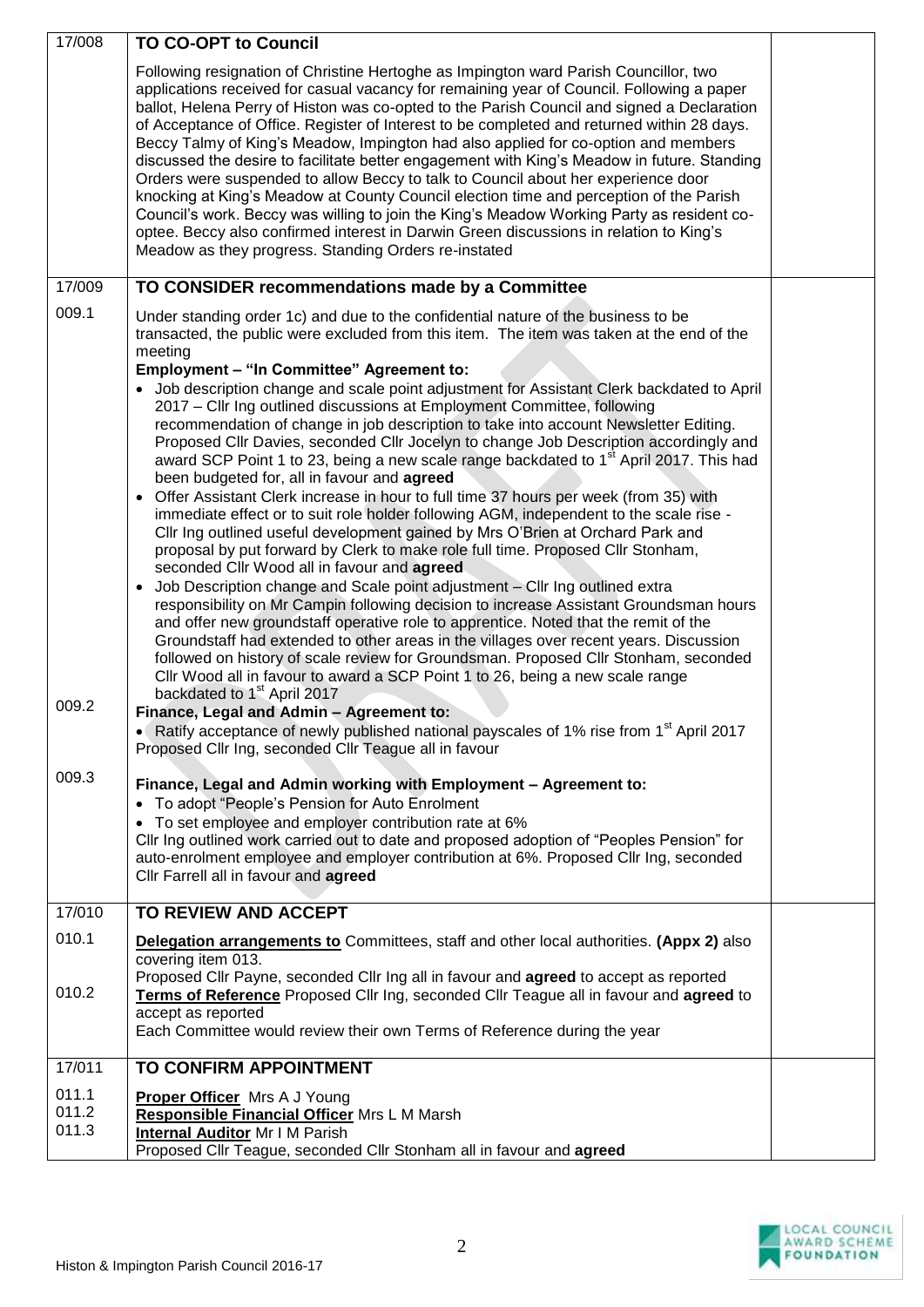| 17/012 | TO APPOINT MEMBERS to serve:                                                                                                                                                                                                                                                                                                          |        |
|--------|---------------------------------------------------------------------------------------------------------------------------------------------------------------------------------------------------------------------------------------------------------------------------------------------------------------------------------------|--------|
| 012.1  | Committees:                                                                                                                                                                                                                                                                                                                           |        |
|        | Environment Committee: A Cahn, E Farrell, C Foster, P Nudds, H Perry, N Wood + 2 ex<br>officio members                                                                                                                                                                                                                                |        |
|        | Highways Committee: E Farrell, C Foster, D Jenkins, D Legge, P Nudds, E Stonham + 2<br>ex officio members                                                                                                                                                                                                                             |        |
|        | Planning Committee: A Cahn, S Carrington, M Cleaver, E Farrell, B Ing, S Jocelyn, J                                                                                                                                                                                                                                                   |        |
|        | Teague, N Wood 1 vacancy + 2 ex officio members<br>Finance, Legal & Admin Committee: N Davies, A Gordon, B Ing, D Jenkins, E Stonham                                                                                                                                                                                                  |        |
|        | + 2 ex officio members                                                                                                                                                                                                                                                                                                                |        |
|        | <b>Employment Committee:</b> M Cleaver, E Farrell, B Ing, N Davies + 2 ex officio members<br>Recreation Committee: S Carrington, M Cleaver; N Davies, B Ing, E Stonham + 2 ex<br>officio members, + plus 4 user representatives                                                                                                       |        |
|        | Proposed Cllr Teague, seconded Cllr Stonham all in favour and agreed to elect as listed                                                                                                                                                                                                                                               |        |
| 012.2  | To consider proposal to enable Committees to elect a Deputy Chair at first meeting of the<br>Committee. Following some discussion on practicalities and advantages - v -<br>disadvantages. Proposed Cllr Stonham, seconded Cllr Legge agreed to enable each<br>committee to elect a Deputy Chair as an option. 13 for, 4 did not vote |        |
| 012.3  | Officers:                                                                                                                                                                                                                                                                                                                             |        |
|        | Tree Wardens - Cllrs P Nudds, T Ewbank<br><b>Allotment - Cllr P Nudds</b>                                                                                                                                                                                                                                                             |        |
|        | <b>Rural Footpaths - Cllr P Nudds</b>                                                                                                                                                                                                                                                                                                 |        |
|        | County Council Walkabout Co-Ordinator - Cllr C Foster<br>Playground Inspector - Cllr S Carrington, Assistant Groundsman Mr Smith carries out                                                                                                                                                                                          |        |
|        | inspections<br>Youth Liaison - N Wood                                                                                                                                                                                                                                                                                                 |        |
|        |                                                                                                                                                                                                                                                                                                                                       |        |
|        | Proposed Cllr Nudds, seconded Cllr Teague all in favour and agreed to appoint as listed                                                                                                                                                                                                                                               |        |
| 012.4  | To appoint members, including Convenors, to serve on the under mentioned Working<br>Groups and Task & Finish Groups as required. Alphabetically listed:                                                                                                                                                                               |        |
|        | <b>Committee Restructure Task &amp; Finish</b>                                                                                                                                                                                                                                                                                        |        |
|        | <b>Community Park Working Party</b><br>Darwin Green Task & Finish - agreed to disband                                                                                                                                                                                                                                                 |        |
|        | Health & Well-Being Working Party                                                                                                                                                                                                                                                                                                     |        |
|        | Homefield Park Estate Railing Task & Finish - agreed to disband<br>King's Meadow Working Party                                                                                                                                                                                                                                        |        |
|        | Neighbourhood Plan Task & Finish Core Group<br>Neighbourhood Plan Task & Finish Steering Group - agreed to disband                                                                                                                                                                                                                    |        |
|        | <b>Newsletter Editorial Team</b>                                                                                                                                                                                                                                                                                                      |        |
|        | <b>Public Art Working Party</b><br>Sustainability Working Party - agreed to disband                                                                                                                                                                                                                                                   |        |
|        | Timebanking Task & Finish                                                                                                                                                                                                                                                                                                             |        |
|        | Traders/Businesses Task & Finish - name of Task & Finish to be reviewed at first meeting<br>Youth Task & Finish - agreed to disband, remit finished. Youth issues to be referred to Full                                                                                                                                              |        |
|        | Council                                                                                                                                                                                                                                                                                                                               |        |
|        | Proposed Cllr Wood, seconded Cllr Ing all in favour and agreed memberships. Conveners<br>to be chosen at first meetings                                                                                                                                                                                                               |        |
|        |                                                                                                                                                                                                                                                                                                                                       | June   |
|        | Full review of all Task & Finish and Working Parties requested for June agenda to look at<br>streamlining with a disciplined view. Cllr Davies agreed to work with Cllr Payne on                                                                                                                                                      | Agenda |
|        | suggestions. Suggestion for Working Party to co-ordinate County Council issues also<br>made                                                                                                                                                                                                                                           |        |
| 17/013 | TO REVIEW AND ACCEPT                                                                                                                                                                                                                                                                                                                  |        |
| 013.1  | (Appx 2)                                                                                                                                                                                                                                                                                                                              |        |
|        | • adopt Standing orders and financial regulations (noting changes made by<br>Employment Committee re appraisals)                                                                                                                                                                                                                      |        |
|        |                                                                                                                                                                                                                                                                                                                                       |        |

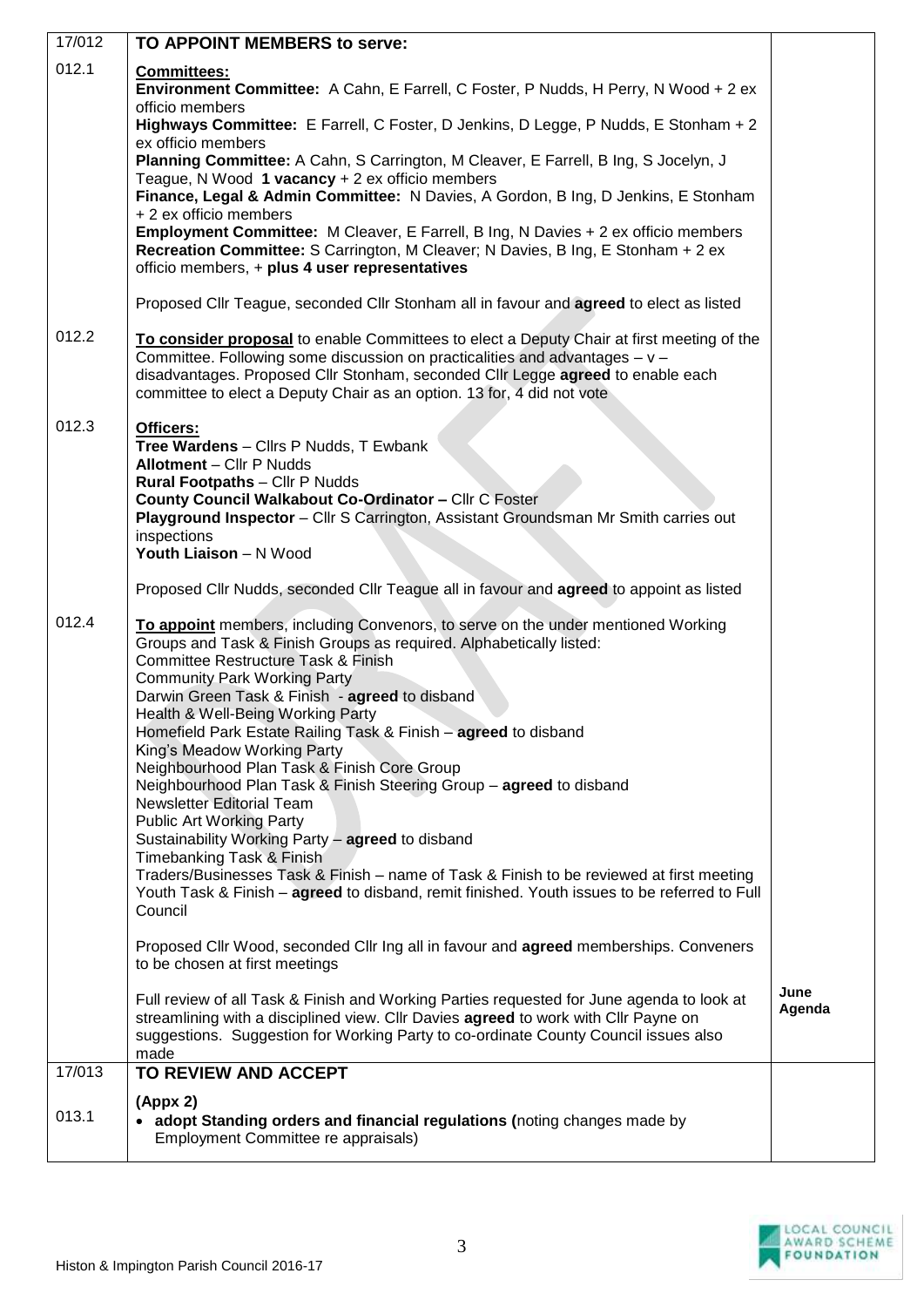| 013.2  | • Arrangements with other local authorities and contributions made to expenditure                               |        |
|--------|-----------------------------------------------------------------------------------------------------------------|--------|
|        | incurred by other local authorities                                                                             |        |
| 013.3  | Representation on or work with external bodies and arrangements for reporting<br>$\bullet$                      |        |
|        | back                                                                                                            |        |
|        |                                                                                                                 |        |
| 013.4  | Inventory of land and assets including buildings and office equipment<br>$\bullet$                              |        |
| 013.5  | Arrangements for insurance cover in respect of all insured risks<br>$\bullet$                                   |        |
| 013.6  | • Council's and/or staff subscriptions to other bodies                                                          |        |
| 013.7  | • Council's complaints procedure                                                                                |        |
| 013.8  | • Council's procedure for handling requests made under the Freedom of                                           |        |
|        | Information Act 2000 and the Data Protection Act 1968                                                           |        |
|        |                                                                                                                 |        |
|        | Proposed Cllr Cahn, seconded Cllr Carrington all in favour to accept items $1 - 8$                              |        |
|        |                                                                                                                 |        |
| 013.9  | • Council's policy for dealing with the press/media - none currently in place, draft                            |        |
|        | provided                                                                                                        | June   |
|        | Agreed Press & Media Policy June agenda for acceptance                                                          | Agenda |
|        |                                                                                                                 |        |
| 17/014 | TO DETERMINE the time and place of ordinary meetings of the Full Council                                        |        |
|        | up to and including the next annual meeting of Full Council; to determine                                       |        |
|        | scheduled dates for Committees up to the next annual meeting                                                    |        |
|        |                                                                                                                 |        |
|        |                                                                                                                 |        |
| 014.1  | (Appx 3) provided to all. Noted additional meeting scheduled for Finance, Legal & Admin<br>5 <sup>th</sup> June |        |
|        |                                                                                                                 |        |
|        |                                                                                                                 |        |
| 17/015 | <b>TO RECEIVE REPORTS</b>                                                                                       |        |
| 015.1  | <b>Annual Report</b> from Histon & Impington Parish Council (Appx 4) copied to all and                          |        |
|        | accepted. Report of Neighbourhood Plan would be circulated separately, Chair thanked all                        |        |
|        | participants                                                                                                    |        |
| 015.2  | Annual and/or monthly reports from County Councillors                                                           |        |
|        | <b>County Council</b> written annual and monthly reports copied to all and accepted. No further                 |        |
|        | discussions.                                                                                                    |        |
|        | <b>District Council</b> no written reports available. Some discussion on the new position of                    |        |
|        | Mayor and possible implications. District Councillors were asked to investigate likely impact                   |        |
|        | of spatial planning on District Councils Local Plan timetable                                                   |        |
| 015.3  | Clerk's Report (Pg 1 & 2) (Appendix 5) copied to all and accepted. Additional discussion:                       |        |
|        |                                                                                                                 |        |
|        | Hollyoak sponsorship - ideas for projects welcome                                                               |        |
|        | • SLCC secondments to DCLG. If clerk proceeds to take up opportunity with support of                            |        |
|        | Council, noted travel expenses involved                                                                         |        |
|        | Councillor required to attend Catch Up Day 7 July<br>$\bullet$                                                  |        |
|        | Grafitti workshop 13 May. Cllr Nudds reported on successful event                                               |        |
| 015.4  | Internal Auditors Report (Appx 6) provided to all detailing assurances that the Parish                          |        |
|        | Council is totally compliant in all key areas of financial control. Proposed Cllr Stonham,                      |        |
|        | seconded Cllr Ing all in favour and agreed to accept                                                            |        |
| 015.5  | Any other Committee Chair reports/items for decision                                                            |        |
|        | <b>Environment Committee</b> - next meeting due 30 May                                                          |        |
| 015.6  | Any other Working Group / Task & Finish Group Reports                                                           |        |
|        | Public Art Working Party - meeting held 30 March, notes provided for all                                        |        |
|        | Community Park Project Working Party - meeting held 24 April, notes provided for all                            |        |
|        | King's Meadow Working Party - meeting due 23 May                                                                |        |
|        | Neighbourhood Plan Core Group T&F - meetings held 23 March, 6 April; 27 April. Meeting                          |        |
|        | due 11 May                                                                                                      |        |
|        | Committee Restructure T&F - meeting will be convened as soon as possible once                                   |        |
|        | investigation complete                                                                                          |        |
|        |                                                                                                                 |        |
| 17/016 | TO ACCEPT COMMITTEE REPORTS note actions and agree                                                              |        |
| 016.1  |                                                                                                                 |        |
|        | Employment Committee draft minutes 23 March provided to all and accepted. Next                                  |        |
|        | meeting 2 June                                                                                                  |        |
| 016.2  | Recreation Committee draft minutes 27 March provided to all and accepted. Next meeting                          |        |
|        | due 22 May                                                                                                      |        |
|        |                                                                                                                 |        |